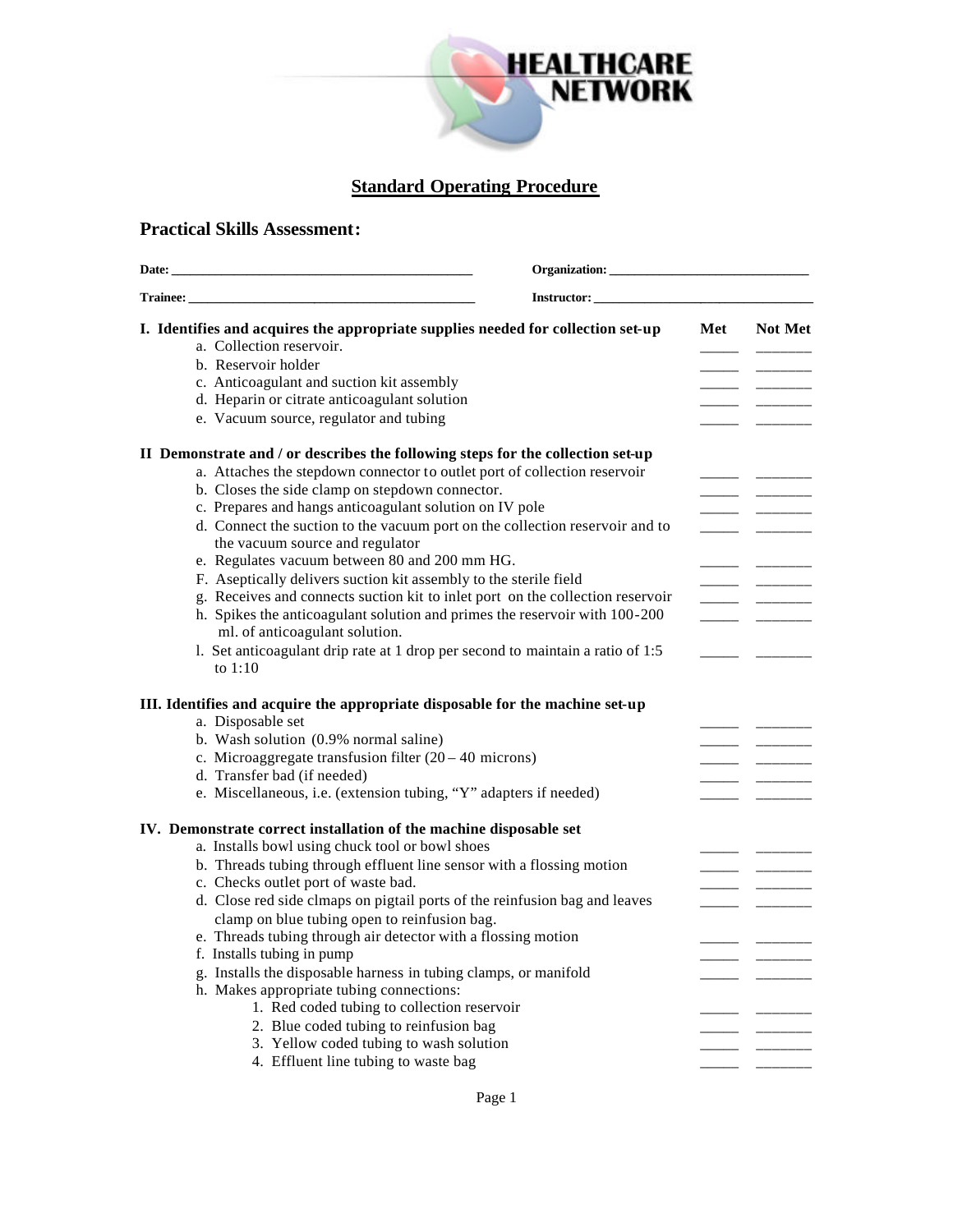

**Standard Operating Procedure**

**Met Not Met**

| a. Identifies display screen parameters                                                      |                          |  |
|----------------------------------------------------------------------------------------------|--------------------------|--|
| b. Select appropriate processing protocol (normal, orthopedic, low volume)                   | _____                    |  |
| and initiation of FILL mode, if applicable                                                   |                          |  |
| c. Modifies parameters for particular procedure requirements, if needed                      |                          |  |
| d. Visualize red cell layer and appropriate "trip point" when bowl is filled                 | _ _                      |  |
| with cells                                                                                   |                          |  |
| e. Initiates pump pause or standby                                                           |                          |  |
| f. Identifies Automatic Mode progression from FILL to WASH to EMPTY                          | $\overline{\phantom{a}}$ |  |
| g. Appropriately reacts to air detection messages for all modes                              |                          |  |
| h. Appropriately reacts when a pretrip to WASH during FILL mode occurs                       |                          |  |
| and identifies the cause of the pretrip.                                                     |                          |  |
| i. Appropriately reacts to red cell spillage during WASH and identifies the                  |                          |  |
| cause of the spill.                                                                          |                          |  |
| k. Visualize a clear and colorless effluent line                                             |                          |  |
| 1. Appropriately extends the WASH mode, if needed                                            |                          |  |
| m. Identifies partial bowl options (extended WASH and CONC. Mode)                            |                          |  |
| n. Visualize appropriate "trip point" to prevent a red cell spillage during                  |                          |  |
| the CONC. mode.                                                                              | - -                      |  |
|                                                                                              |                          |  |
| o. Empties the blue coded tubing at the end of the procedure                                 |                          |  |
| VI. Demontrates and/or describes the following steps in the Manual Mode.                     |                          |  |
| a. Identifies display screen parameters                                                      |                          |  |
| b. Selects appropriate protocol (Normal, Orhopedic, Low Volume), pump                        |                          |  |
| rates, and initiation of the FILL mode.                                                      |                          |  |
| c. Modifies parameters for a particular procedure requirements, if needed                    |                          |  |
| d. Visualizes red cell layer and appropriate full bowl "trip point".                         |                          |  |
| e. Initiates "Pump Pause" or Standby.                                                        | - ---                    |  |
| f. Appropriately interchanges between Automatic and Manual modes, if                         |                          |  |
| applicable                                                                                   |                          |  |
|                                                                                              |                          |  |
| h. Appropriately initiates mode progression from FILL to WASH to EMPTY                       |                          |  |
| 1. Appropriately reacts to red cell spill during WASH and identifies the cause               | $\overline{\phantom{a}}$ |  |
| of the spill                                                                                 |                          |  |
| j. Visualize a clear and colorless effluent line.                                            |                          |  |
| k. Demonstrates how to extend the WASH mode if effluent line is not clear                    |                          |  |
| or colorless.                                                                                |                          |  |
| m. Identifies partial bowl options (extended WASH and CONC. Mode)                            |                          |  |
| n. Visualize appropriate "trip point" to prevent a red cell spillage during                  | - -                      |  |
| the CONC. mode.                                                                              |                          |  |
| o. Empties the blue coded tubing at the end of the procedure                                 |                          |  |
| VII. Describes the appropriate handling and transfusion of the washed autogous red cell unit |                          |  |
| a. Pressure reinfusion warming                                                               |                          |  |
|                                                                                              |                          |  |
| b. Reinfusion or refrigerated within 6 hours.                                                |                          |  |
| c. Use of microaggregate filter and rationale                                                |                          |  |
| d. Labeling requirement of the blood unit.                                                   |                          |  |